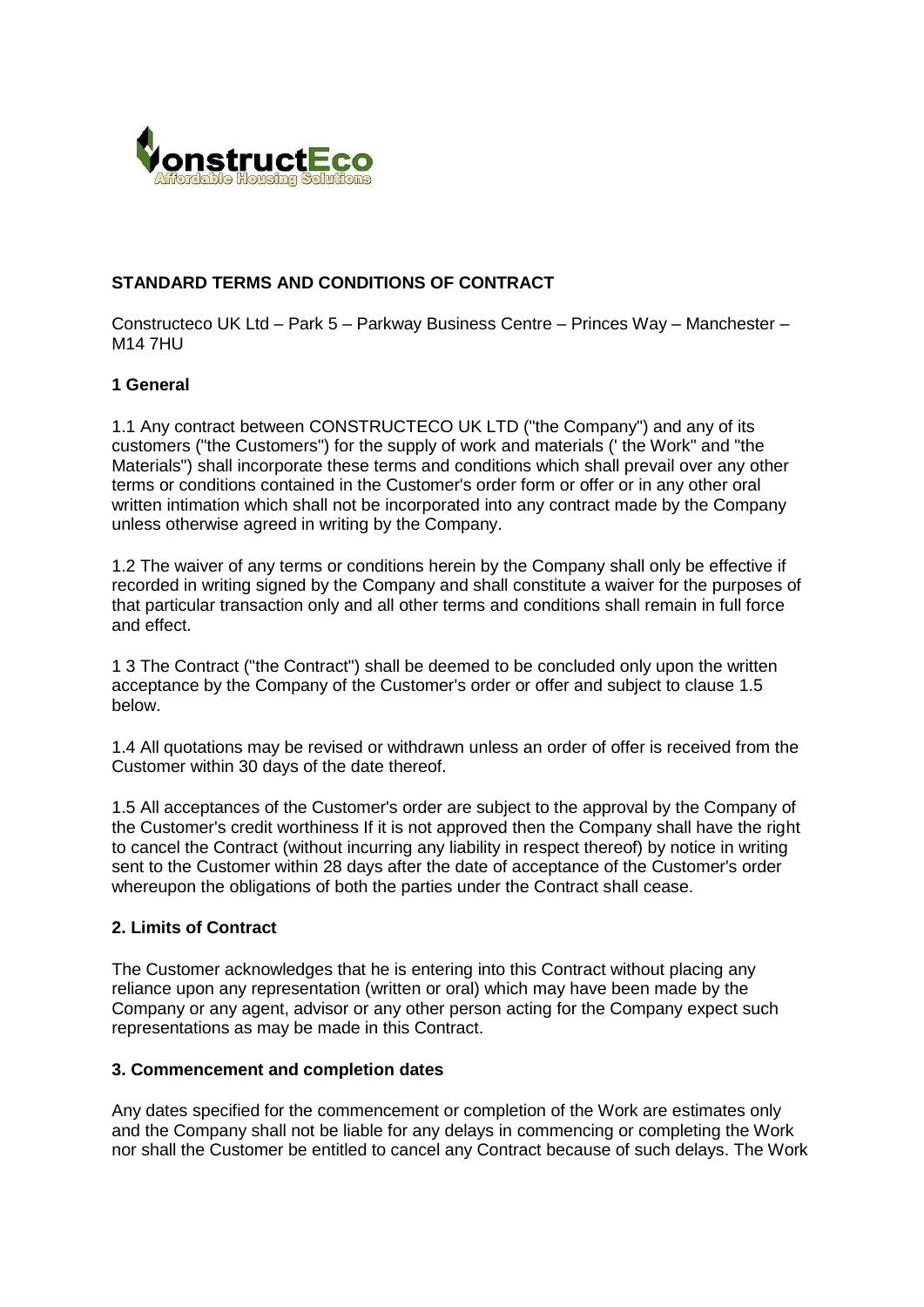shall be carried out as expeditiously as reasonably practicable having regard to availability of labour and the Materials and to weather conditions.

## **4. Matters relating to carrying out of work**

4.1 The execution of any of the Work is contingent upon the Customer securing any necessary licenses, authorities and consents.

4.2 I he method of carrying out the Work is restricted to the instructions issued by the Company to its workmen and no instructions are permissible by the Customer.

4.3 Adequate and safe storage accommodation for the Materials is to be provided by the Customer free of charge In close proximity to the site and the Customer shall allow delivery of Materials to the site at a reasonable time before the Work is started.

### **5. Price ("The Contract Sum")**

5 1 The Contract Sum is based on

(a) the present cost of the Materials, labour and transport.

(b) the Work being executed during normal working hours unless otherwise agreed.

5.2 Should any variations occur in the above mentioned costs prior to delivery of the Materials or completion of the Work, the Company reserves the right to amend the Contract Sum correspondingly without previous notice.

5.3 The Contract Sum quoted is exclusive of Value Added Tax which will be charged in accordance with applicable regulations.

## **6 Terms of payment**

6.1 The Company will submit interim invoices for payment ("Interim Invoices") on a monthly basis during the period from commencement to completion of the work.

6.2 The following provisions will apply with regard to the payment in instalments of the Contract Sum by the Customer to the Company.

6.3 The Company shall submit the first interim invoice at the end of the calendar month during which the commencement of the Work on site occurs (such month and each subsequent month until completion of the Work being referred to hereafter as a "relevant Period") and shall submit further interim invoices at monthly intervals thereafter.

6.4 The Payment applied for in an interim invoice shall be the total of the amounts determined in accordance with sub clauses 6.4.1, 6.4.2 and 6.4.3 less the amount determined in accordance with sub-clause 6.5:-

6.4.1 The value of work properly executed in accordance with these terms and conditions during the period from the commencement of the Work up to the end of the Relevant Period; and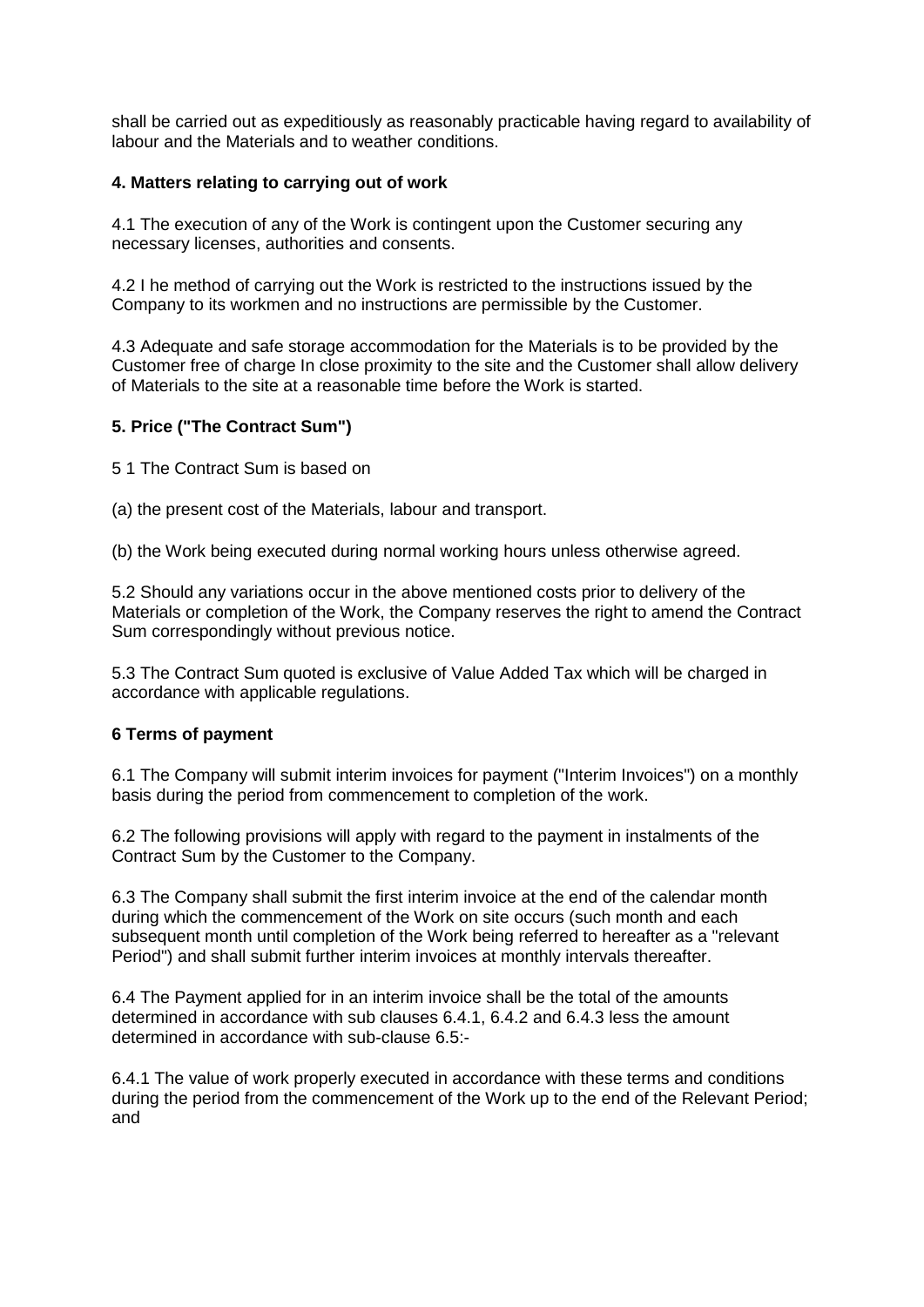6.4.2 the value of materials and goods delivered to the site for the purposes of the Work during the period from commencement of the Work up to the end of the Relevant Period; and

6.4.3 any other amount or sum which these terms and conditions specify shall be payable during or in respect of the period from the commencement of the Works up to the end of the Relevant Period.

6.5 The aggregate of any sums which have been included in previous Interim Invoices.

6.6 The amount stated as due in an Interim Invoice ("the Interim Payment") shall become due for payment on the due date which shall be the date of the Interim Invoice ("the Due Date")

6.7 Subject to clause 6.9 the Customer shall pay the Interim Payment no later than the final date which shall be 30 days after the Due Date ("the Final Date").

6.8 The Customer shall not later than 5 days after the Due Date or the date on which any Interim Payment would have become due if:- the Company had carried out its obligations under the Contract; and no set off or abatement was permitted by reference to any sum claimed to be due under one or more other contracts; give notice to the Company specifying the amount (if any) of the payment which the Customer has made or proposes to make and the basis on which that amount is calculated.

6.9 The Customer shall not withhold the whole or part of any monies due under the Contract.

6.10 The provisions of clauses 6.6, 6.7, 6.8 and 6.9 shall apply to the Final Invoice as if it were an Interim Invoice.

6.11 Where a sum due to the Company for the Work is not paid in full by the final date for payment and no effective notice to withhold payment has been given, the Company has the right (without prejudice to any other right or remedy) to suspend performance of its obligations under this Contract. This right may not be exercised without first giving to the Customer at least 7 days' notice of the Company's intention to suspend performance, stating the ground or grounds on which it is intended to suspend performance. The right to suspend performance ceases when the Customer makes payment in full of the amount due The Contract completion period specified herein shall be extended to include any period during which performance is suspended in pursuance of the right conferred by the clause. Any losses and expenses incurred by the Company due to this suspension and extension of the Contract completion period including remobilisation costs will become due to the Company from the Customer.

6.12 The Materials delivered to the site by or on behalf of the Company for use on the Contract work shall remain the property of the Company until all sums owing by the Customer to the Company whether under this Contract or any other contract made at any time between the Company and the Customer have been paid in full by the Customer or until the Materials become fixed to the building works which are the subject of the Contract. Upon the happening of any of the events specified below ("the Events") the Company shall have the right at any time thereafter to enter onto any premises or land in the ownership control or possession of the Customer for the purposes of re-possessing the Materials and the Customer shall indemnify the Company on a full indemnity basis against all loss, damage, costs or expenses so arising including loss, damage, costs or expenses in respect of third party claims.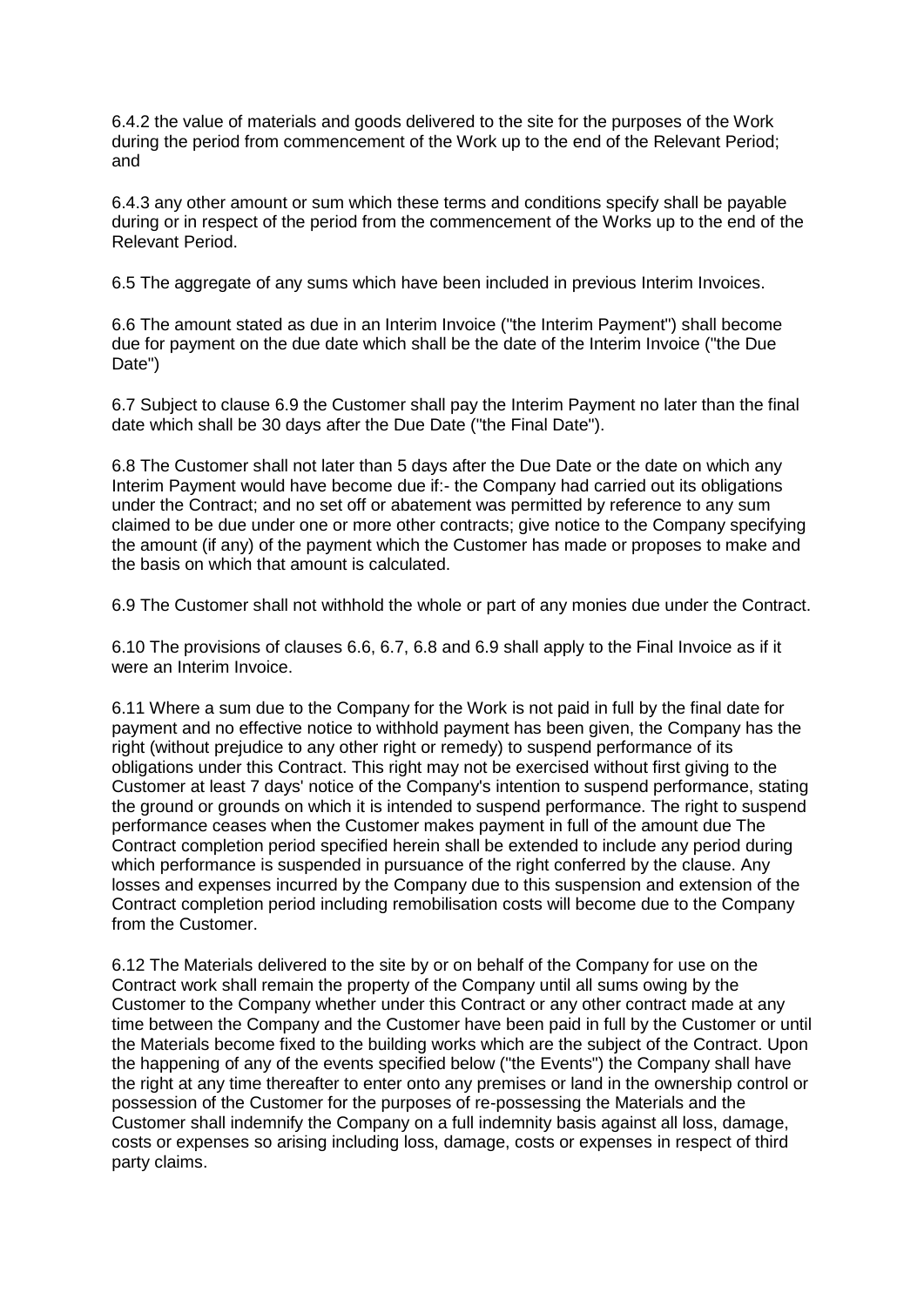### The Events are

(i) the appointment over the Customer's assets or business of a Receiver, Administrative Receiver or Administrator;

(Ii) if the Customer enters into any arrangement with its creditors generally;

(iii) if the Customer appears unable to pay its debts as they fall due;

(iv) if any distress or execution is levied or threatened to be levied over any assets or property of the Customer. For the avoidance of

doubt, the Customer hereby unconditionally and irrevocably authorises the Company or its nominated agents or representatives to enter into or upon premises or land in the ownership, possession or control of the Customer for the purpose of taking possession of the Materials.

### **7 Default by customer**

If the Customer (being a limited Company) goes into liquidation (except for the purposes of reconstruction or reorganisation) or suffers the appointment of a receiver or administrator over any of its assets, or (being an individual) becomes subject to a bankruptcy order, or in either case ceases to trade or enters into a Scheme of Agreement, or if the Customer fails to pay for any of the Materials or the Work in accordance with the terms of the Contract then, without prejudice to any other rights and remedies herein the Company may rescind this and every or any other contract with the Customer or alternatively suspend the Work or suspend or cancel delivery of any of the Materials to be supplied thereunder.

## **8. Limitations of Liability**

8.1 In the event of any defect in the Work or the Materials then subject to the remainder of this Clause the liability of the Company shall be limited to repairing or replacing the defective Work or Materials.

8.2 Without prejudice to the remainder of Clause 8 the Company shall be liable for defects for a period of 90 days from the date of substantial completion of the Company's Work. Subject to the aforementioned time period, upon written notification to the Company of a defect the Company shall be granted full and unhindered access within a reasonable period of time to rectify such defect any failure to allow this shall relieve the Company of all liability.

8.3 In the case of any failure by the Company to perform any of its obligations to the Customer in connection with the Work its liability shall not, subject to the remainder of this clause, exceed the amount due for the Customer to the Company under the Contract.

8A The Company shall not in any event be liable for any consequential, economic, direct or indirect loss to the Customer or any third party arising out of the Contract except subject to Clause 8.8 insofar as the Company is insured therefore pursuant to Clause 9 below

8.5 The Customer shall indemnify and keep indemnified the Company against any liability to third parties (including servants or agents of the Customer) ansing out of or in connection with the Contract and the Work or Materials except insofar as such liability is covered by the Company's insurance pursuant to Clause 9 below.

8.6 The Company's obligations to the Customer shall not apply: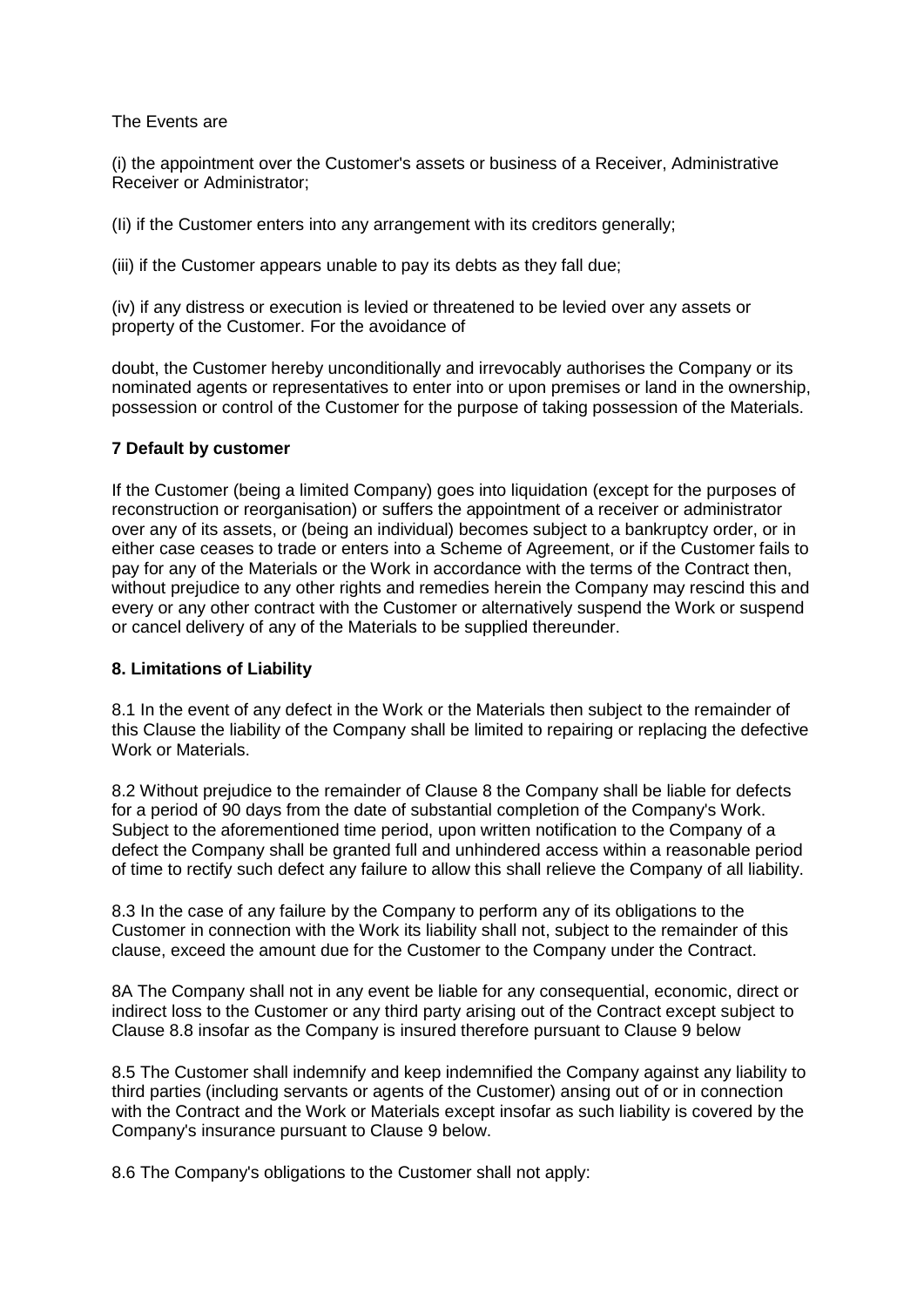(a) to damage or misuse of the Work or the Materials caused by any act or default of the Customer or any third party or by

failure to follow any instructions supplied in connection with the Work or the Materials;

(b) if the Work or the Materials are altered, modified or repaired other than by the Company or by persons not expressly nominated or approved in writing by the Company;

(c) if the Customer shall not have paid for any of the Work or the Materials whether under the Contract or under any other contract between the Company and the Customer.

8 7 Without prejudice to the above the Company shall not be liable for any damage to valuable equipment or maternal at or near the site of the Contract howsoever caused unless such liability is not otherwise expressly excluded hereunder and the Customer has previously notified the Company in writing of the existence of such equipment and materials.

8.8 Nothing herein shall preclude the Company's liability (if proved) for death or personal injury arising from the Company's negligencor arising under the Consumer Protection Act 1987.

### **9. Insurance**

Full details of the cover held by the Company will be supplied to the Customer upon written request. It is the Customer's responsibility at all times to ensure the said insurance is adequate to cover all costs, claims and demands arising directly or indirectly out of or in relation to the Contract.

## **10. Industrial Property Rights**

The Industrial Property Rights (including copyright and design rights) In all specifications and all reports, drawings and estimates (including this document) with regard to the Work and the Materials belong to the Company and are supplied to the Customer for its exclusive use. Specifications and other data concerning the Work and the Materials may not be disclosed in whole or in part to any third parties without the prior express authority of the Company in writing.

#### **11. Indemnity regarding employees**

11.1 For the purpose of clauses 11.2 to 11 A below the following definitions apply:

(a) Employees: those employees whose contracts of employment transfer to the Company from the Customer or any Outgoing Supplier as at the commencement of the Contract or the Work under TUPE,

(b) Employee Liability Information: in respect of each of the Employees:

I. the identity and age of the Employee;

II. the Employee's written statement of employment particulars (as required under section 1 of the Employment Rights Act 1996) together with full details of the pay and benefits to which the Employee is currently entitled and of any discretionary benefits and of their length of continuous service for statutory purposes;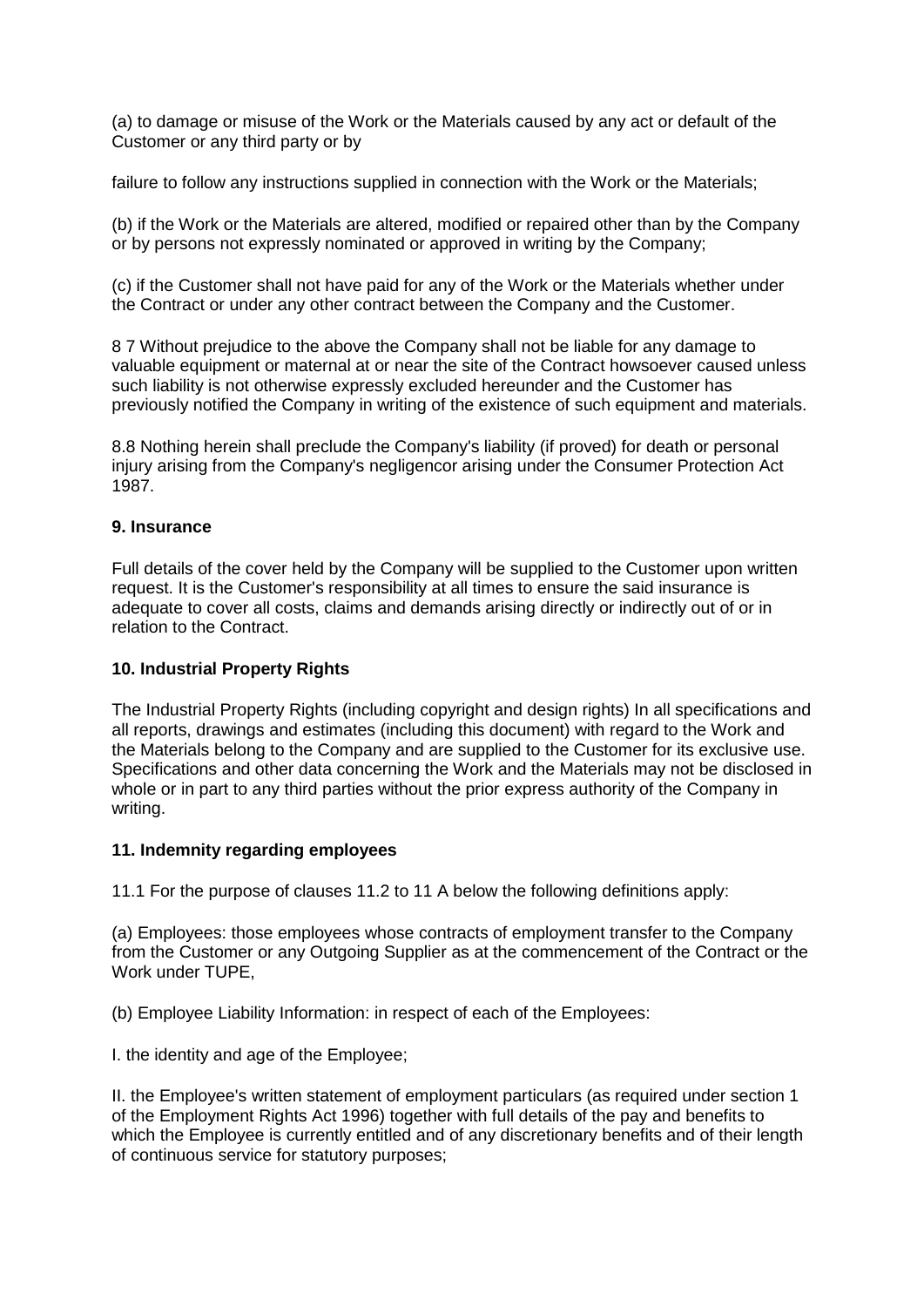III. information about any disciplinary action taken against the Employee and any grievances raised by the Employee, where a Code of Practice issued under Part IV of the Trade Union and Labour Relations (Consolidation) Act 1992 relating exclusively or primarily to the resolution of disputes or any other applicable code or statutory procedure applied, within the previous two years;

IV. information about any court or tribunal case, claim or action either brought by the Employee against the Customer within the previous two years or where the Customer has reasonable grounds to believe that such action may be brought against the Company arising out of the Employee's employment with the Customer; and

V. information about any collective agreement which will have effect after the Effective Date in relation to the Employee pursuant to regulation 5(a) ofTUPE.

(c) Outgoing Supplier: Any legal or natural person who is the immediate predecessor of the Company in the provision of services to the Customer of the same or substantially similar nature to those provided by or to be provided by the Company under the Contract or all or part of whose workforce transfers to the Customer under TUPE on the of the commencement of the Work or otherwise by virtue of the Contract

(d) TUPE: Transfer of Undertakings (Protection of Employment)

Regulations 2006 or any subsequent re-enactment thereof

11.2 The Customer shall provide the Company and/or as appropriate shall procure that the Outgoing Supplier provides the Company with the

Employee Liability Information in relation to the Employees

11.3 The Customer shall indemnify the Company in full for and against all claims, costs, expenses or liabilities whatsoever and howsoever arising incurred or suffered by the Company including without limitation all legal expenses and other professional fees together with any VAT thereon in relation to:

(a) The termination by the Customer or the Outgoing Supplier of the employment of any of the Employees;

(b) Anything done or omitted to be done by the Customer or the Outgoing Supplier in respect of any of the Employees which is deemed to have been done by the Company by virtue of TUPE;

(c) Any claim against the Company made at any time by any Employee arising under TUPE or by virtue of any right transferring under TUPE.

(d) Any claim made at any time against the Company by any employee of the Customer or the Outgoing Supplier other than the Employees who claims to have become an employee or to have rights against the Company under TUPE whether or not such claim is capable of being established at law.

11.4 In the event that any claim referred to in Clause 11.3 above is made against the Company by any Employee the Customer shall provide free of charge such information and assistance as the Company reasonably requests in relation to any such claim and the circumstances giving rise to it.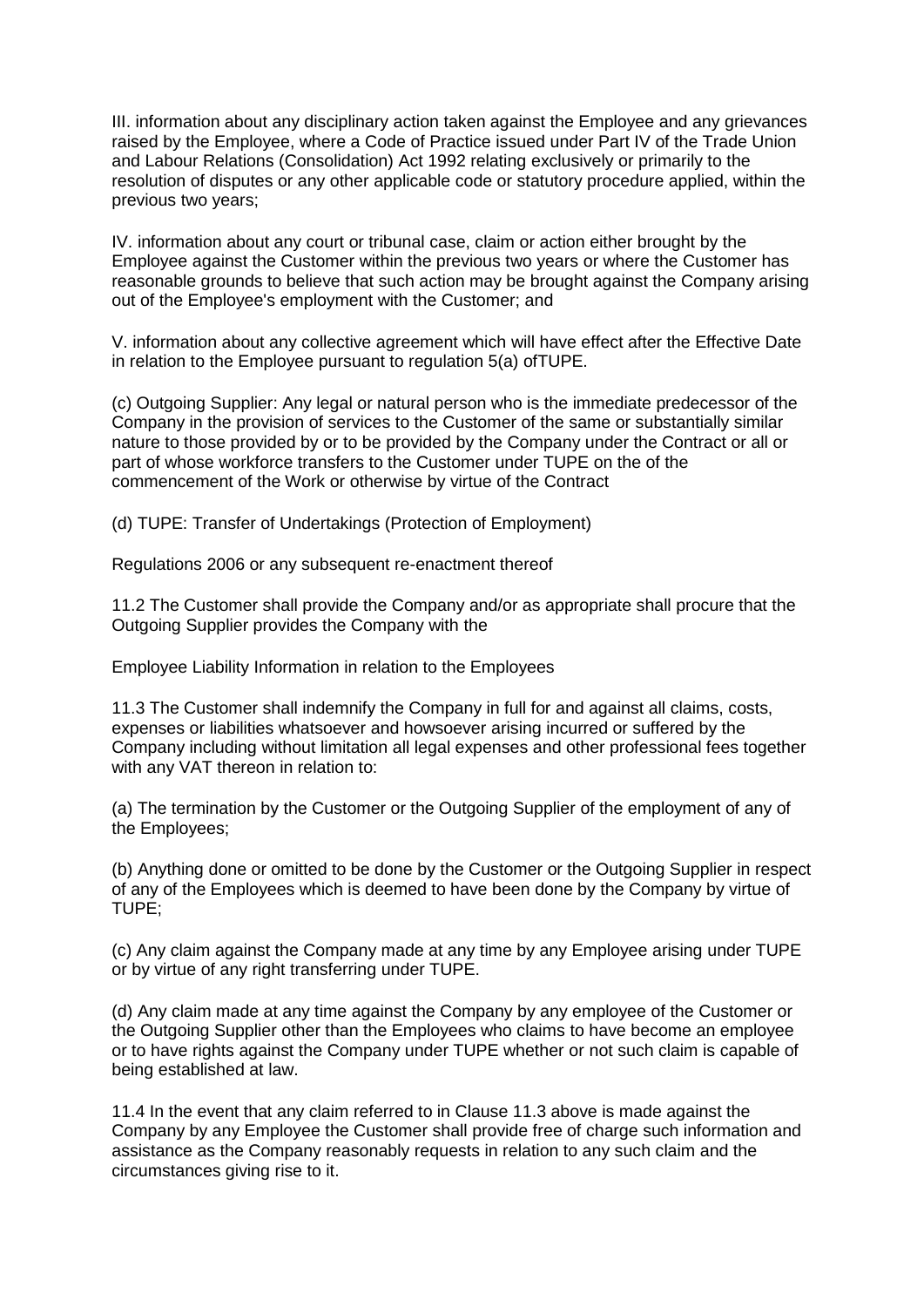### **12. Force majeure**

All Contracts are subject to the Company's right to cancel the same in whole or in part without in any case being liable for any loss occasioned thereby in the event of any circumstances which are not within the Company's immediate control including, but without limiting the generality of the foregoing, strikes, lockouts, labour disputes of any kind, delay or interruption of transport, unavailability of materials, war, rebellion, hostilities or any local or national emergency, accidents to or breakdowns of plant or machinery, force majeure or compliance with any order or request of Government or other public authority which affects or interferes with the Work to be done.

## **13. Adjudication**

13.1 Either party to the Contract may give notice ("Notice of Intention to Refer to Adjudication") of its intention to refer a dispute, difference or question arising under, out of, or relating to the Contract to adjudication at any time and within 7 days of such Notice of Intention to Refer to Adjudication refer the same by notice of referral ("Notice of Referral") to the Adjudicator specified in the Appendix hereto ("the Appendix"). The party referring such dispute shall be called the "Referrer" and the party responding shall be called the "Respondent", collectively referred to as

## **"the parties"**

13.2 The Notice of Referral shall specify particulars of the dispute or difference together with a summary of the principle facts and arguments relating to it. Copies of all relevant documents in the possession of the Referrer shall be enclosed with the Notice of Referral and a copy of the Notice of Referral and the enclosures shall be sent to the Respondent at the same time as it is sent to the Adjudicator.

13 3 The Adjudicator to decide the dispute or difference shall be in accordance with the Appendix, or an individual agreed by the parties provided that where either party has given Notice of Intention to Refer to Adjudication then:

13.31 Any application to the individuals named in paragraph 1 of the Appendix must be made with the object or securing appointment of, and referral of the dispute or difference to, the Adjudicator within 7 days of the date of the Notice of Intention to Refer to Adjudication.

13.32 Any agreement by the parties on the appointment of an Adjudicator must be reached and the appointment made in sufficient time so that the dispute or difference can be referred to the Adjudicator within 7 days of the date of the Notice of Intention to Refer to Adjudication;

13.4 Upon the appointment of the Adjudicator the parties shall comply with all the directions which he may issue for the purposes of considering the facts and issues in the dispute and so that the Adjudicator shall notify his decision to the parties not later than 28 days from the date of referral or such longer period as is agreed by the parties after the dispute has been referred and the Adjudicator may extend the period of 28 days by up to 14 days with the Referrer's consent where the period would include Christmas Day, Good Friday or a day which under the (1971 c. 80) Banking and Financial Dealings Act 1971 is a Bank Holiday in England and Wales or as the case maybe, in Scotland, that day shall be excluded. The Adjudicator's decision shall nevertheless be valid if issued after the time allowed. The Adjudicator's decision shall state how the cost of the Adjudicator's fee shall be apportioned between the parties, and whether one party is to bear the whole or part of the reasonable legal and other costs and expenses of the other party, relating to the adjudication. It shall be